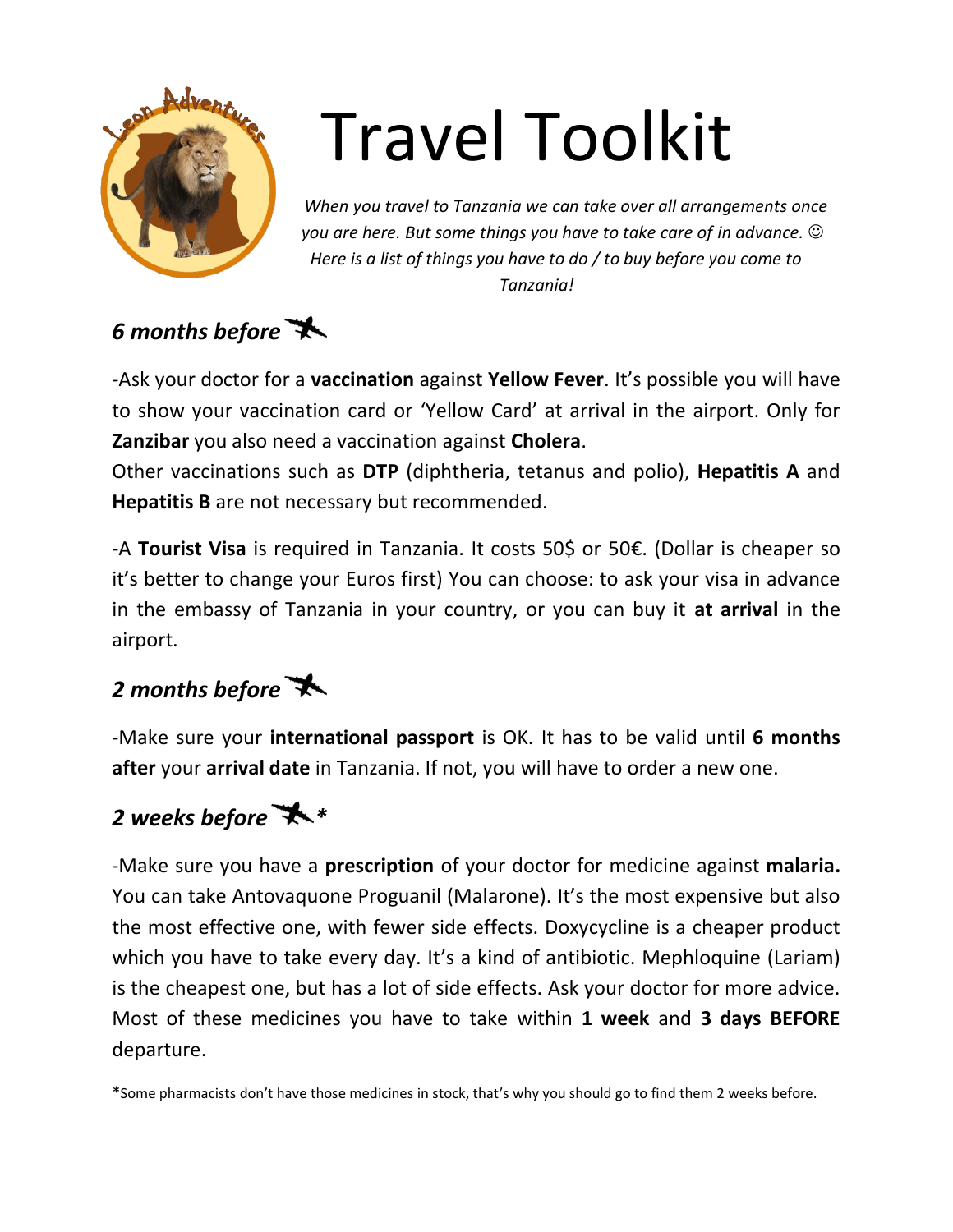## *1 week before*

-You can buy **DEET** (very good mosquito spray) to avoid mosquito bites and other insects

-For people who choose a camping safari, a **mosquito net** to put inside your tent is recommended. People who sleep often in guesthouses and lodges will have always a mosquito net inside the room.

-2 reasons to bring **long trousers and T-shirts** with long sleeves: In the evening there are the most mosquitos, and the wether can become slightly colder so it helps against cold and mosquitos!

-If you would like to **pay** in USD, it's always cheaper to buy dollars in your own country. In the bigger city's you can fine find changing bureaus to change your money with a good rate. But we suggest not bringing too much cash money, in order to avoid that all your money gets lost or stolen. If you do so, devide the money in different bags. On the street (local bars, shops, restaurants,..) people only pay in Tanzanian Shilling. In all towns it's easy to collect those shillings in the ATM. They accept VISA, Mastercard, Maestro, PayPall. Don't forget to **open your card** for the world because most of the time it's only allowed to use your bankcard in your own continent.

-Always **good to bring**: refreshing tissues, anti-bacterial hand gel, sunscreen, aftersun, little first aid kit (anti-diarrhea, painkillers, bandages and plasters, antimalaria medicines) , sunglasses, hat

-**Clothes**: on safari you can wear what you want. It's easier to have some light, comfortable clothes because a safari can take long hours. In the evening it's getting colder so a warmer sweater and trousers are recommended. If you visit local tribes and bigger cities (with a lot of local people) please wear nothing provocatively. Make sure you don't wear short skirts or trousers. Covering your knees is mandatory. Your guide will inform you every evening where you go the next day.

-If you have a walking safari in your planning, you go hiking or climbing a mountain bring comfortable walking shoes / boots.